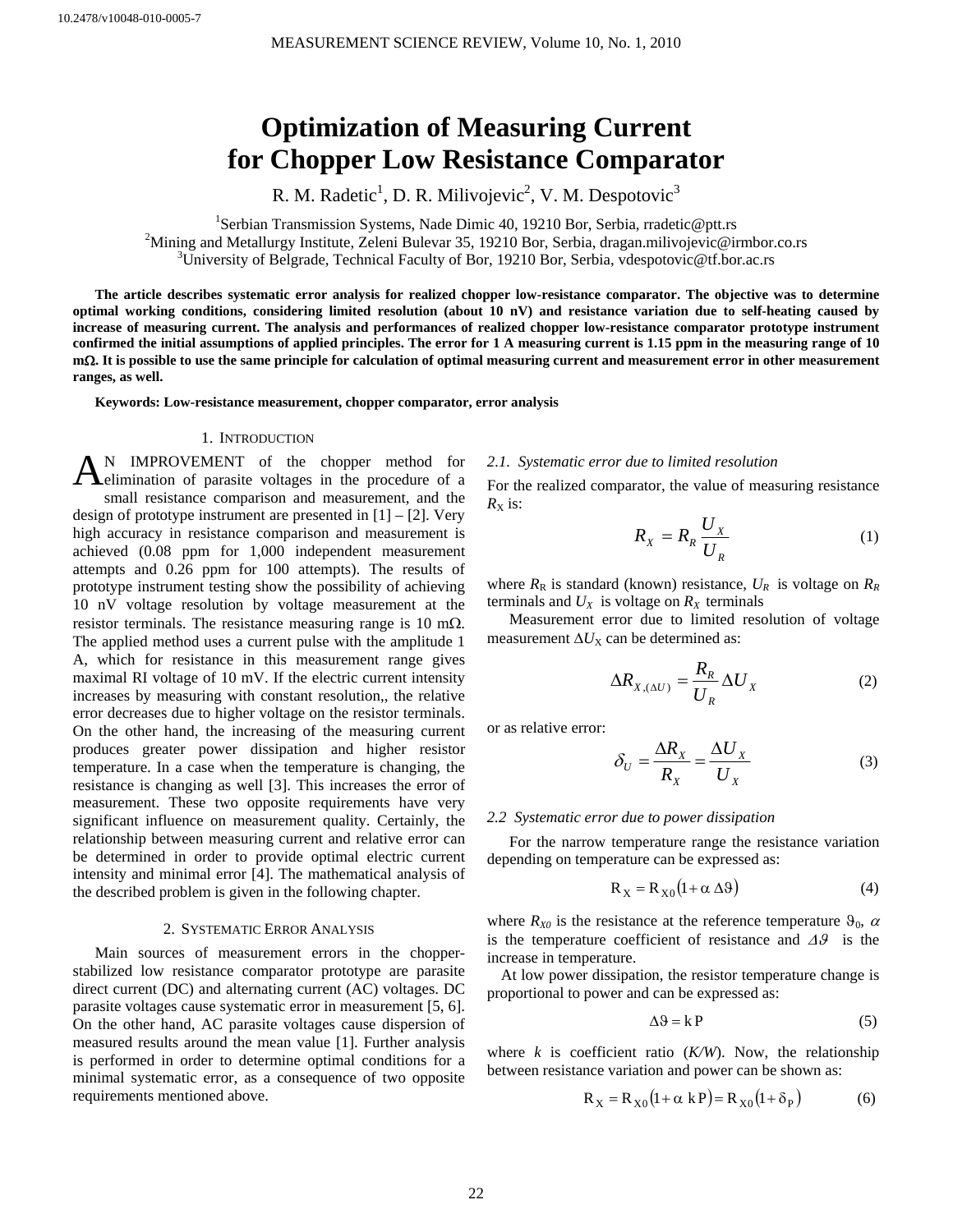where  $\delta_P$  is resistance error due to power dissipation (self heating).

### *2.3 Total measurement error*

In the worst case, the total measurement error can be determined from equations (3) and (6) as:

$$
\delta = \delta_{\mathbf{U}} + \delta_{\mathbf{P}} = \frac{\Delta \mathbf{U}_{\mathbf{X}}}{\mathbf{U}_{\mathbf{X}}} + \alpha \mathbf{k} \mathbf{P}
$$
 (7)

The realized chopper-stabilized low resistance comparator prototype uses the switched measuring current principle [7]. The controller switches the measuring current on and off and controls the functions of the voltage circuit analog switch. It is adjusted so that the duration of current pulse with the amplitude 1 A is 60% of one controller cycle [1]. During the remaining 40% of a cycle the current is switched off. Power dissipation in the resistor can be then determined as:

$$
P = \frac{t_I}{t_I + t_P} R_X I^2 = a R_X I^2
$$
 (8)

where *I* is the electrical current pulse intensity,  $t<sub>I</sub>$  is the duration of current pulse (switched on),  $t_P$  s the duration of current pulse (switched off) and *a* is the duty cycle (for our comparator,  $a=0,6$ ). Now the total measuring error can be expressed as:

$$
\delta = \delta_{\rm U} + \delta_{\rm P} = \frac{\Delta U_{\rm X}}{R_{\rm X} I} + \alpha \, k \, a \, R_{\rm X} I^2 \tag{9}
$$

This mathematical expression gives the relation between total error and measuring current and it is illustrated in Fig.1. The figure shows the other two error components ( $\delta_U$  and  $\delta_P$ ), as well.

Minimum value of total measurement error can be determined by finding the first derivative and equalizing with zero:

$$
\frac{d\delta}{dI} = -\frac{\Delta U_X}{R_X I^2} + 2\alpha k a R_X I = 0
$$
 (10)

The solution gives the optimal measuring current in the form:

$$
I_{\text{OPT}} = \sqrt[3]{\frac{\Delta U_X}{2\alpha \text{ ka} R_X^2}}
$$
(11)

The minimal total measurement error can be determined as:

$$
\delta_{\text{MIN}} = \frac{3}{2} \frac{\Delta U_X}{R_X I_{\text{OPT}}} \tag{12}
$$

The last expression shows that the use of the optimal measuring current will result in the error due to limited resolution twice greater compared to the error due to resistor self-heating. If we use equation (11) in (12), the minimal measurement error becomes:

$$
\delta_{\text{MIN}} = \frac{3}{2} \sqrt[3]{\frac{2 \alpha \, \text{ka} \, \Delta U_X^2}{R_X}} \tag{13}
$$



Fig.1 The error dependence on measuring current

# 3. PRACTICAL DETERMINATION OF OPTIMAL CURRENT AND TOTAL MEASUREMENT ERROR

For the realized prototype instrument following parameters are assumed:  $\alpha = 10^{-5}$  1/*K* (the worst case),  $k = 2.5$  *K/W* (for Thompson type of resistors), *a*=0,6 (projected current pulse timing or duty cycle) and measuring resolution  $\Delta U_{\text{X}}=10 \text{ nV}$ . Let us now use this values in equation (11) for the measuring resistance range of  $R_{XMAX} = 0.01 \Omega$ . The optimal measuring current is now:

$$
I_{\text{OPT}} = \sqrt[3]{\frac{\Delta U_X}{2 \alpha k a R_X^2}} = 1,49 \text{A}
$$
 (14)

The minimal total measurement error is then:

$$
\delta_{\text{MIN}} = \frac{3}{2} \frac{\Delta U_X}{R_X I_{\text{OPT}}} = 10^{-6} = 1 \,\text{ppm} \tag{15}
$$

Since the measuring current in the realized prototype comparator is fixed and has the amplitude 1 A, the total measurement error in practical realization is:

$$
\delta = \frac{\Delta U_X}{R_X I} + \alpha k a R_X I^2 = 1.15 \cdot 10^{-6} = 1.15 \text{ppm}
$$
 (16)

The increase of measurement error value due to deviation of current intensity is 0.15 *ppm*. Knowing that the realization of the current generator for integer values of current intensity is significantly simpler, such small differencies in accuracy of measurement can be considered as acceptable.

If we use equation (13) with parameters in practical realization, we can give common mathematical expression for our chopper stabilized low resistance comparator measurement error.

$$
\delta_{MIN} = \frac{0.22 \cdot 10^{-6}}{\sqrt[3]{R_X}}
$$
 (17)

The last expression is very useful for calculation of total systematic measurement error for realized chopper stabilized low resistance comparator. The value of resistance  $R_X$  defines the instrument measuring range. Theoretical results for measurement ranges 0.001-10 [ $\Omega$ ] are presented in Tab.1 [6].